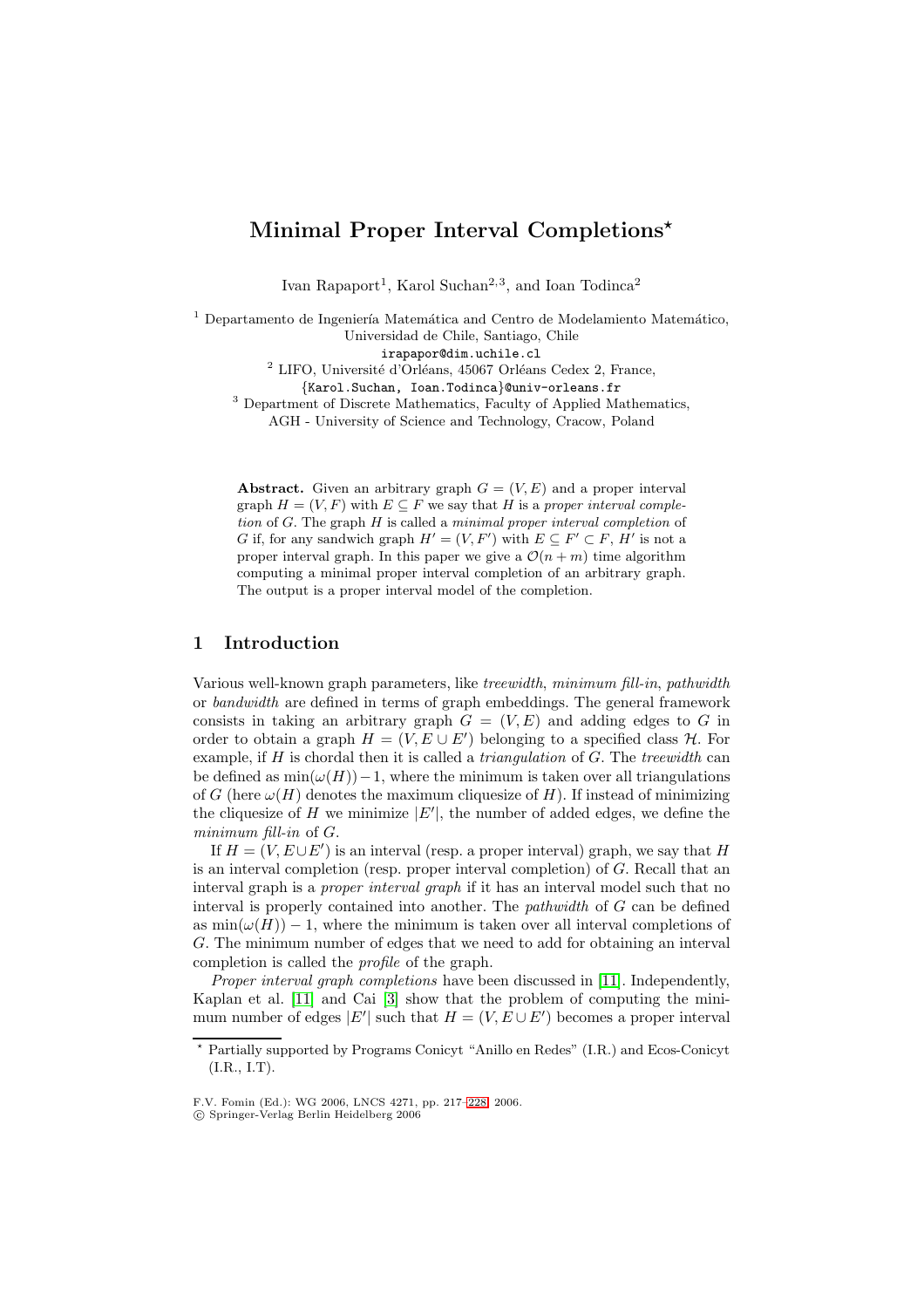graph is fixed parameter tractable. The problem is adressed as the "proper interval graph completion problem", motivated by applications to genetics. The *bandwidth* of a graph is usually expressed as follows. Consider an ordering (also called layout)  $\sigma = (v_1, \ldots, v_n)$  of the vertices of G. The width of the layout is  $\max\{|i-j| \mid v_i, v_j\}$  adjacent in  $G\}$ . The bandwidth of G is the minimum width over all layouts of  $G$ . It has been proved in [\[10\]](#page-10-2) that the bandwidth of  $G$  is also equal to  $min(\omega(H)) - 1$ , the minimum being taken over all proper interval completions of G (see also Section [2](#page-2-0) for the relationship between layouts and proper interval completions). The bandwidth problem for graphs, motivated by the bandwidth minimization problem for matrices, is one of the few graph problems NP-hard even for the class of trees [\[13\]](#page-11-1). Computing the bandwidth is also  $W[t]$ -hard for all t, thus unlikely to be fixed parameter tractable.

For each of the parameters cited above, the problem of computing the parameter is NP-hard. Obviously, for all of them, the optimal solution can be found among the *minimal* embeddings. We say that  $H = (V, E \cup E')$  is a *minimal triangulation* (*minimal interval completion*, *minimal proper interval completion*) if no proper subgraph of  $H$  is a triangulation (interval completion, proper interval completion) of G.

Computing minimal triangulations is a standard technique used in heuristics for the treewidth or the minimum fill-in problem. The deep understanding of minimal triangulations lead to many theoretical and practical results for the treewidth and the minimum fill-in. We believe that, similarily, the study of other types of minimal completions might bring new powerfull tools for the corresponding problems.

*Related work.* Much research has been devoted to the minimal triangulation problem. Rose, Tarjan and Lueker propose the first algorithm solving the problem in  $O(nm)$  time [\[16\]](#page-11-2). Several authors give different approaches for the same problem, with the same running time. Only recently this  $O(nm)$  (in the worst case  $O(n^3)$  time complexity has been improved by the algorithms of Kratsch and Spinrad ([\[12\]](#page-11-3), running in  $\mathcal{O}(n^{2.69})$  time) and Heggernes, Telle and Villanger ([\[9\]](#page-10-3), running in  $\mathcal{O}(n^{\alpha} \log n)$  time where  $\mathcal{O}(n^{\alpha})$  is the time needed for the multiplication of two  $n \times n$  matrices). The later algorithm is the fastest up to now for the minimal triangulation problem.

A first polynomial algorithm solving the minimal interval completion problem has been given in [\[8\]](#page-10-4). Heggernes and Mancini [\[7\]](#page-10-5) gave a linear time algorithm for computing a minimal embedding into split graphs.

*Our result.* We study the minimal proper interval completion problem. Our main result is a linear time algorithm computing a minimal proper interval completion of an arbitrary graph. One of the main tools is a special ordering of the proper interval graph, called bicompatible ordering [\[14\]](#page-11-4). Its role is similar to the simplicial elimination schemes for chordal graph. We define a family of orderings such that the associated proper interval graph is a minimal proper interval completion. Eventually, we give a linear-time algorithm (based on a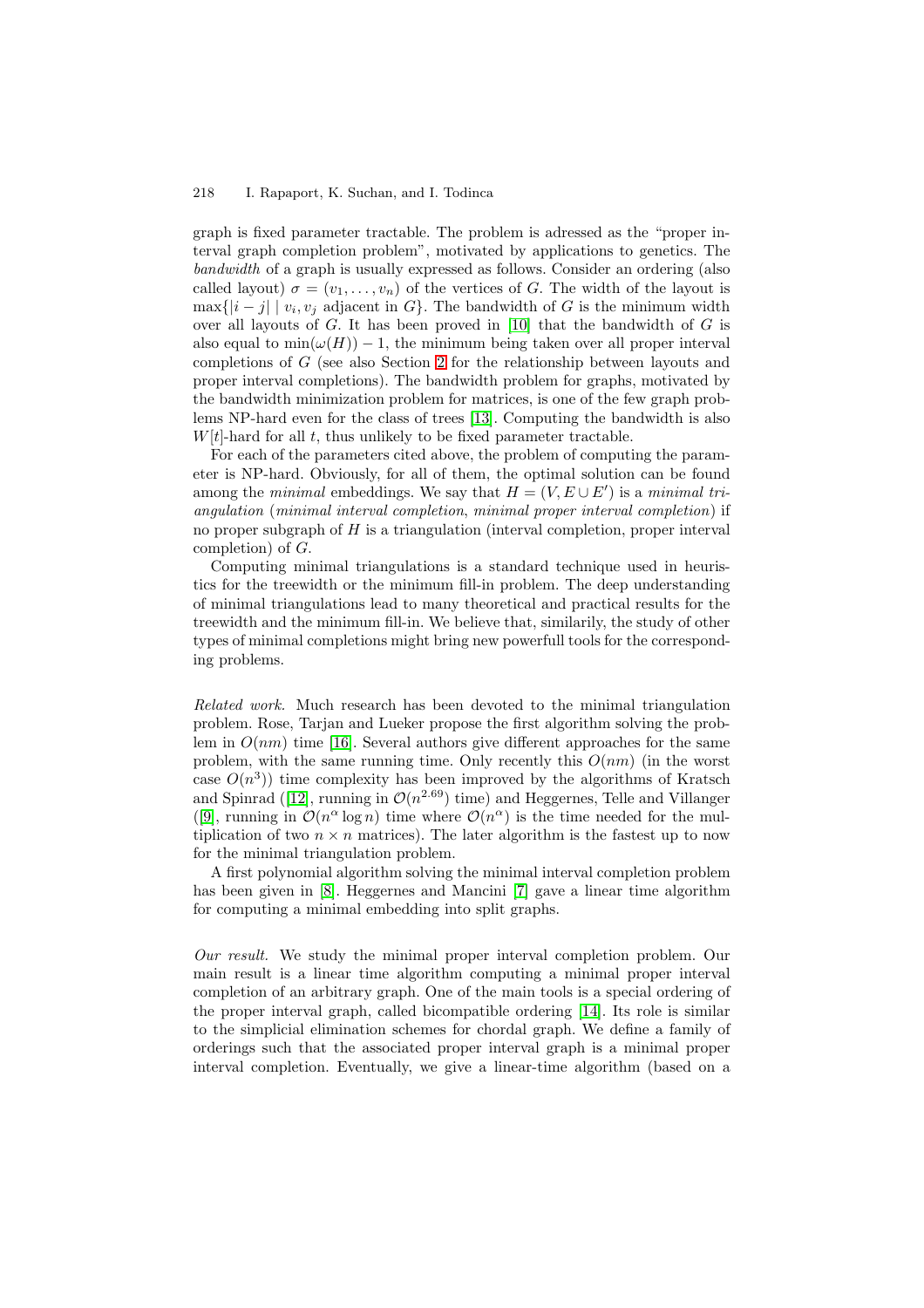BFS) computing such an ordering. The ordering can be efficiently transformed into a proper interval model.

# <span id="page-2-0"></span>**2 Definitions and Basic Results**

Let  $G = (V, E)$  be a finite, undirected and simple graph. Moreover we only consider connected graphs — in the disconnected case each connected component can be treated separately. Denote  $n = |V|$ ,  $m = |E|$ . If  $G = (V, E)$  is a subgraph of  $G' = (V', E')$  (i.e.  $V \subseteq V'$  and  $E \subseteq E'$ ) we wrire  $G \subseteq G'$ . The *neighborhood* of a vertex v in G is  $N_G(v) = \{u \mid \{u, v\} \in E\}$ . Similarly, for a set  $A \subseteq V$ ,  $N_G(A) = \bigcup_{v \in A} N_G(v) \setminus A$ . As usual, the subscript is sometimes omitted.

A graph G is an *interval* graph if continuous intervals can be assigned to each vertex of  $G$  such that two vertices are neighbors if and only if their intervals intersect. The family of intervals is called the *interval model* of the graph. A graph G is interval if and only is has a *clique path* CP, i.e. a path whose vertex set is the set of all maximal cliques of  $G$ , such that for each vertex  $v$  of  $G$ , the subgraph of  $\mathbb{CP}$  induced by the maximal cliques containing  $v$  is connected. Taking this induced interval for each vertex of G yields an interval model. If an interval graph G has an interval model where no interval is properly contained in another, then the graph is called a *proper interval* graph.

Proper interval graphs can also be characterized as unit interval graphs (all intervals have equal length) or claw-free interval graphs (interval graphs without induced  $K_{1,3}$ ). See e.g. [\[4\]](#page-10-6) for more details. For our purpose, we use their caracterisation in terms of *bicompatible orderings*. A *perfect elimination ordering* of a graph  $G = (V, E)$  is an ordering  $\sigma = (v_1, v_2, \ldots, v_n)$  of V such that, for each vertex  $v_i$ , its neighbours appearing after  $v_i$  in  $\sigma$  induce a clique in the graph G.

**Definition 1** ([\[14\]](#page-11-4)). Let  $G = (V, E)$  be a graph and  $\sigma = (v_1, v_2, \ldots, v_n)$  be an *ordering of its vertices. If both* σ *and the reverse of* σ *is a perfect elimination ordering, then*  $\sigma$  *is called* bicompatible.

<span id="page-2-2"></span>**Theorem 1 ([\[14\]](#page-11-4)).** H *is a proper interval graph if and only if there exists a bicompatible ordering of its vertices.*

<span id="page-2-1"></span>The following statement can be considered as an equivalent definition for bicompatible orderings. In our work we rather use this characterization.

**Lemma 1** (Characterization of bicompatible orderings [\[14\]](#page-11-4)). Let  $H =$  $(V, F)$  *be a proper interval graph. Then*  $\sigma = (v_1, v_2, \ldots, v_n)$  *is a bicompatible ordering of* H *if and only if*  $\{v_i, v_l\} \in F$  *implies that*  $\{v_j, v_k\} \in F$  *for all*  $i, j, k, l$ *,*  $1 \leq i \leq j < k \leq l \leq n$ .

**Definition 2.** *A tuple of disjoint subsets of*  $V, P = (P_1, \ldots, P_k)$  whose union *is exactly* V *is called an* ordered partition *of* V *. A* refinement *of* P *is an ordered*  $partition P'$  *obtained by replacing each set*  $P_i$  *by an ordered partition of*  $P_i$ *. We write*  $P' \preccurlyeq P$ .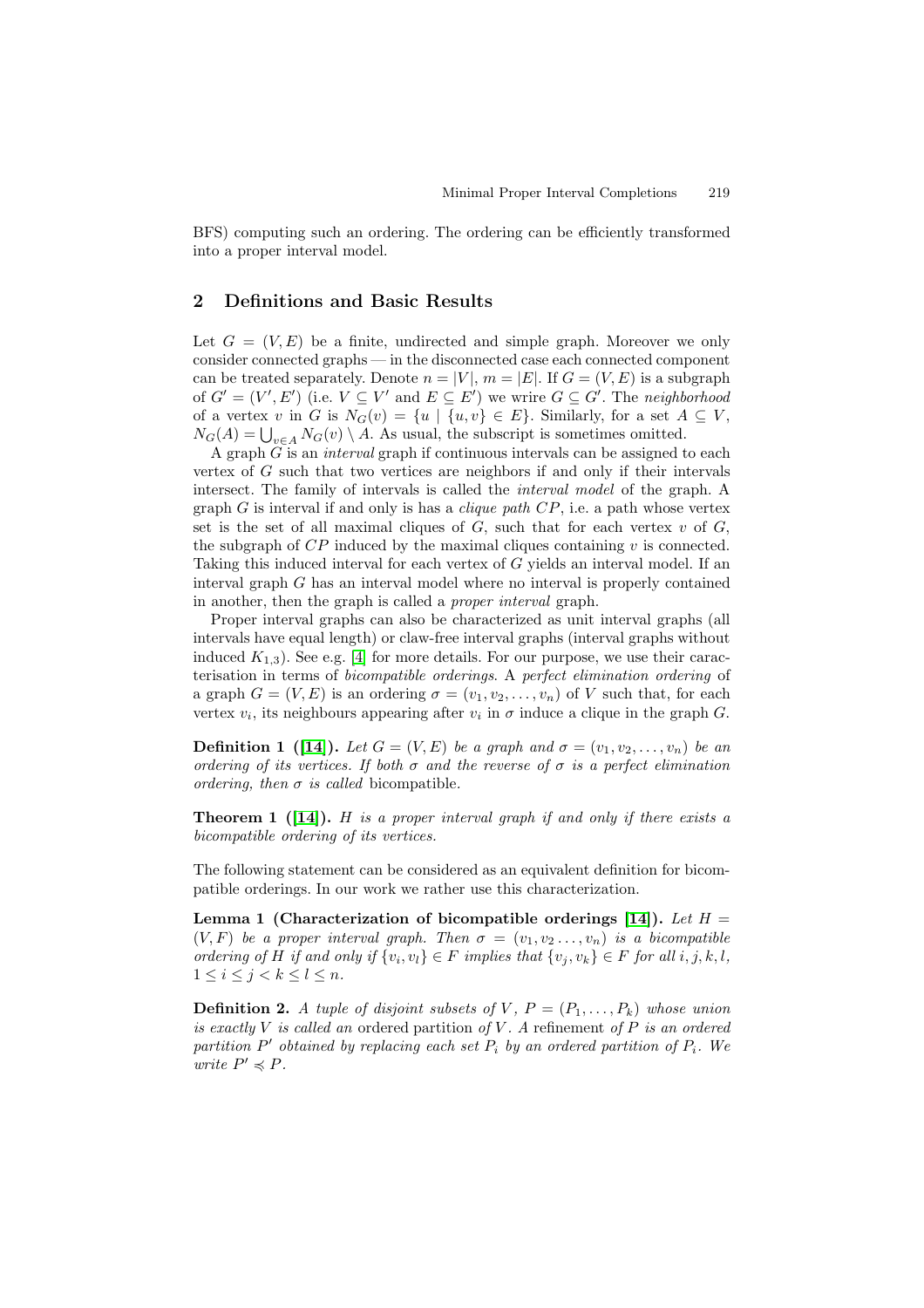**Definition 3.** *Given an ordered partition*  $P = (P_1, \ldots, P_k)$ *, any tuple*  $P' =$  $(P_1, \ldots, P_j)$ *, with*  $0 \leq j \leq k$ *, is called a* prefix of P. We use  $V(P')$  to denote  $\bigcup \{ P_i \mid 1 \leq i \leq j \}.$ 

In the particular case where  $P = (P_1)$ , we simply write  $P_1$ . Moreover if  $P_1$ is formed by a single vertex x, we write x instead of  $\{x\}$ . Given two tuples  $P' = (P_1, \ldots, P_k), P'' = (P_{k+1}, \ldots, P_{k+l})$  we write  $P' \bullet P''$  to denote their concatenation  $P = (P_1, ..., P_k, P_{k+1}, ..., P_{k+l}).$ 

<span id="page-3-0"></span>Let  $\sigma = (v_1, \ldots, v_n)$  be any ordering of V. Notice that an ordering is a special case of an ordered partition.

**Definition 4.** Let  $G = (V, E)$  be an arbitrary graph and  $\sigma = (v_1, \ldots, v_n)$  be an *ordering of* V. The graph  $G(\sigma) = (V, F)$  *is defined by* 

 $F = \{ \{v_i, v_k\} \mid \text{ there are } i, l \text{ such that } 1 \leq i \leq j < k \leq l \leq n \text{ and } \{v_i, v_l\} \in E \}.$ 

<span id="page-3-1"></span>**Lemma 2.**  $G(\sigma)$  *is a proper interval graph.* 

<span id="page-3-3"></span>*Proof.* It is a direct consequence of Lemma [1](#page-2-1) and Theorem [1.](#page-2-2)

*Remark 1.* Let  $\sigma = (v_1, v_2, \ldots, v_n)$  be a bicompatible ordering of a proper interval graph  $G = (V, E)$ . Let  $(v_{l_1}, \ldots, v_{l_i})$ , where  $l_c$  is monotonically increasing, be the list of vertices  $v_l$  such that  $N(v_l) \setminus N(\{v_1,\ldots,v_{l-1}\}) \neq \emptyset$ . Let  $v_{r_c}$  be the last neighbor of  $v_{l_c}$  in  $\sigma$ , for  $1 \leq c \leq j$ . For each  $c, 1 \leq c \leq j$  let  $K_c = [v_{l_c} : v_{r_c}]$  be the set of vertices appearing between  $v_{l_c}$  and  $v_{r_c}$  in  $\sigma$ . The tuple  $(K_1, \ldots, K_i)$ forms a clique path of  $G(\sigma)$ .

**Theorem 2.** Let  $G = (V, E)$  be an arbitrary graph and  $H = (V, F)$  be a minimal *proper interval completion of G. Then there is an ordering*  $\sigma$  *such that*  $H = G(\sigma)$ *.* 

*Proof.* By Theorem [1,](#page-2-2) there is an ordering  $\sigma$  of V bicompatible for H. As a straight consequence of Definition [4](#page-3-0) and Lemma [1,](#page-2-1)  $E(G(\sigma)) \subseteq E(H)$ . By Lemma [2,](#page-3-1)  $G(\sigma)$  is also a proper interval graph. Thus, by minimality of H, we deduce that  $E(G(\sigma)) = E(H)$ .

**Definition 5.** An ordering  $\sigma$  is called nice if  $G(\sigma)$  is a minimal proper interval *completion of* G*. Any prefix of a nice ordering is also called* nice*.*

## **3 Nice Orderings and Nice Prefixes**

## **3.1 Choosing a First Vertex**

A *module* is a set of vertices M such that for any  $x, y \in M$ ,  $N(x) \setminus M = N(y) \setminus M$ . A clique module is a module inducing a clique. A *minimal separator* S is a set of vertices such that there exist two connected components of  $G-S$  with vertex sets C and D satisfying  $N(C) = N(D) = S$ .

<span id="page-3-2"></span>**Definition 6 (11).** *A* moplex *is a maximal clique module M such that*  $N(M)$ *is a minimal separator of G. A vertex*  $v \in M$  *of G is called* moplexian.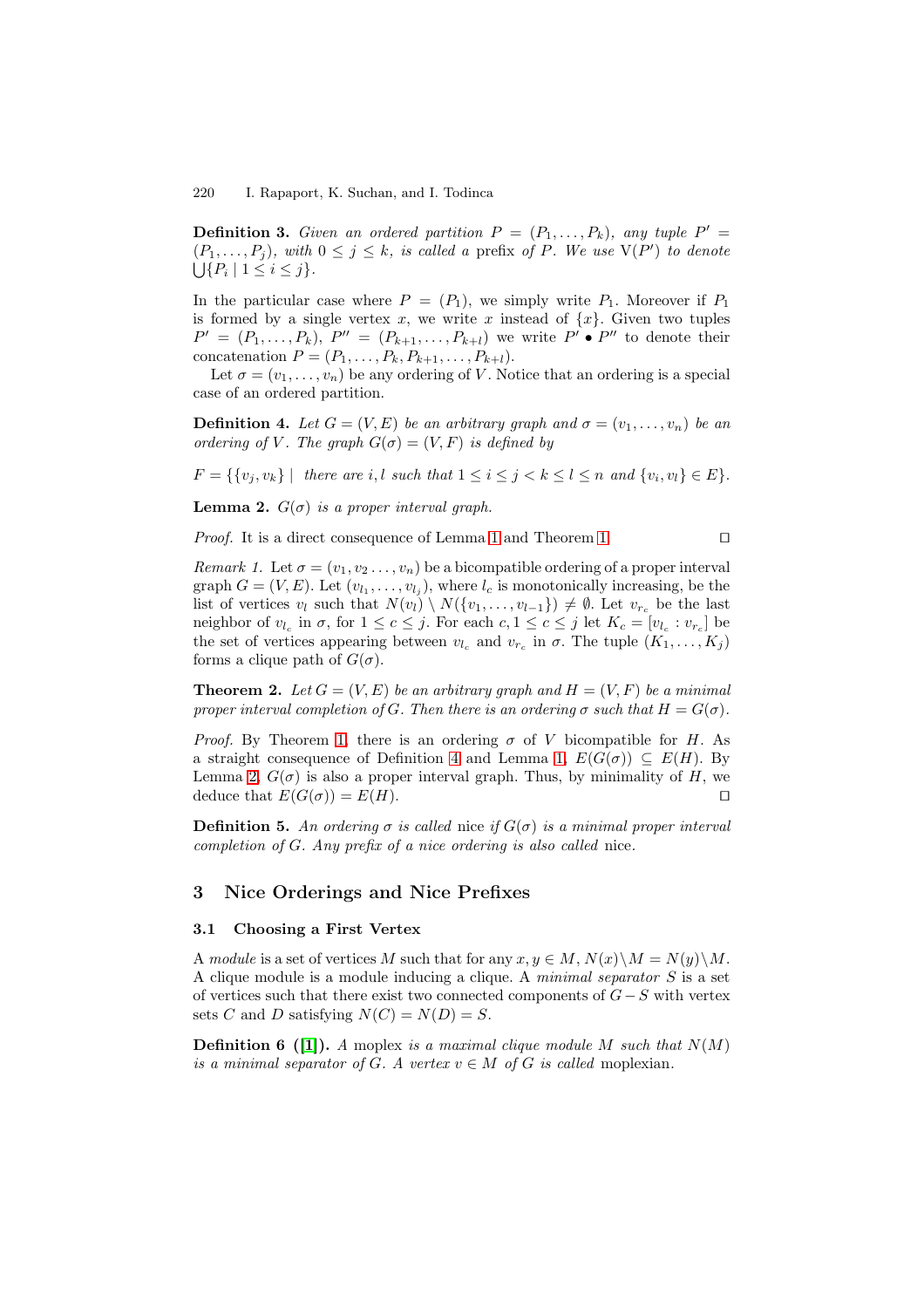**Proposition 1.** Let M be a moplex of G and  $v \in M$ . There exist a nice or*dering*  $\sigma$  *starting with* v *such that the neighborhood of* v *in*  $G(\sigma)$  *is exactly the neighborhood of* v *in* G*. Moreover, for any minimal interval completion* H- *of* G such that  $N_G(v) = N_{H'}(v)$ , there exists an ordering  $\sigma'$ , starting with v and such *that*  $H' = G(\sigma')$ *.* 

*Proof.* Let M be a moplex such that  $v \in M$  (actually this moplex is unique) and let H be the graph obtained from G by completing  $V \setminus M$  into a clique. We first show that H is a proper interval graph. Let  $S = N(M)$ . By definition of a moplex and by construction of  $H$ , the graph  $H$  is formed by two cliques, namely  $M \cup S$  and  $V \setminus M$ . Their intersection is exactly S. Clearly H is an interval graph. Moreover it has no independent set of size greater that 2, in particular it has no induced  $K_{1,3}$ . Hence H is interval and claw-free, so H is a proper interval graph (see [\[4\]](#page-10-6)). In particular there is a minimal proper interval completion of  $G$ contained in H.

Consider any minimal proper interval completion  $H'$  of G such that  $N_G(v)$  =  $N_{H'}(v)$  (H' exists by the previous remark). By Theorem [1,](#page-2-2) there exists an ordering  $\sigma'$  such that  $H' = G(\sigma')$ . If all vertices appearing before v in  $\sigma'$  are elements of the module M, we can permute v and the first element of  $\sigma'$  without changing the graph  $G(\sigma')$ . Similarily, if all vertices appearing after v are in M, we reverse  $\sigma'$  and then permute v and the first vertex. In both cases v becomes the first vertex of  $\sigma'$ .

It remains to consider the case when there are two vertices  $a, b \notin M$ , such that  $a < v < b$  in  $\sigma'$ . There is a path from a to b in G, such that all vertices of the path are in  $V \setminus M$ . Consequently there are two consecutive vertices of the path, say a' and b', such that  $a' < v < b'$  in the ordering  $\sigma'$ . Thus  $\{v, a'\}$  and  $\{v, b'\}$  are edges of H'. Since  $a', b' \notin M$ , by construction of H' we must have  $a', b' \in S$ . Recall that S is a minimal separator, thus there are two connected components C and D of  $G - S$  such that  $N(C) = N(D) = S$ . At least one of them, say C, is different from M. Let  $\mu$  be a path from a' to b' in  $G[C\cup\{a',b'\}]$ , not using the edge  $\{a', b'\}$ . Like above, there are two consecutive vertices  $a''$  and b'' of  $\mu$  with  $a'' < v < b''$  in  $\sigma$ . Hence v is adjacent in H' to both  $a''$  and b''. At least one of  $a'', b''$  is in C, contradicting the fact that H' has no edges between v and  $V \setminus (M \cup S)$ .

A moplexian vertex always exists an can be found efficiently.

**Theorem 3 ([\[1\]](#page-10-7)).** *Every graph has a moplexian vertex. Such a vertex can be found in*  $O(n+m)$  *time. More precisely, the algorithm LexBFS ends on a moplexian vertex.*

## **3.2 A Family of Nice Orderings**

**Definition 7.** *Let* ρ *be a non-empty prefix of a vertex ordering. We denote by* First( $\rho$ ) *the first vertex in*  $\rho$  *having a neighbor in*  $V \setminus V(\rho)$ *. We define the strong neighborhood (denoted*  $N_S(\rho)$ ), weak neighborhood  $(N_W(\rho))$  and non*neighborhood*  $\overline{N}(\rho)$  *as follows:*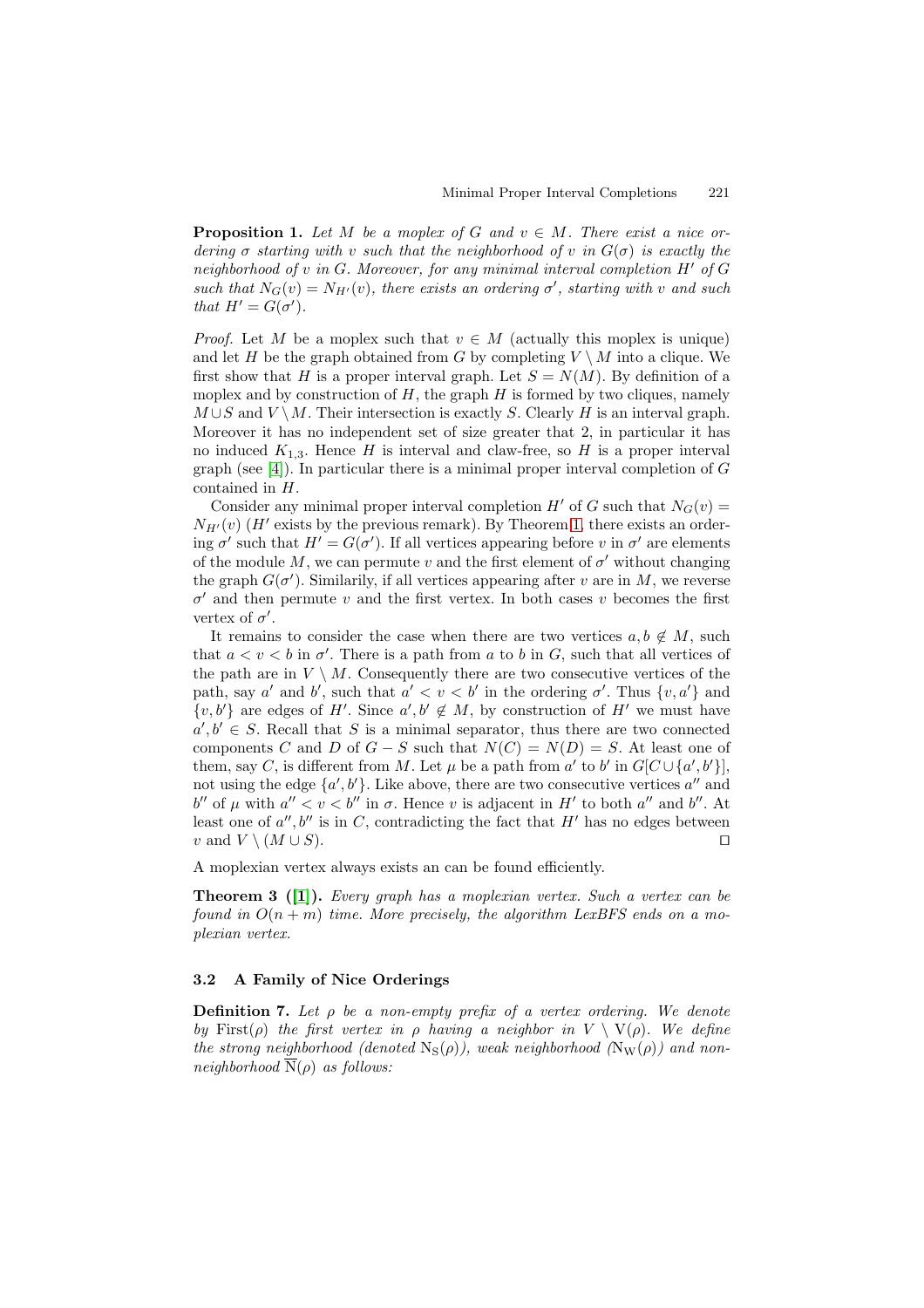$- N_S(\rho) = N(First(\rho)) \setminus V(\rho),$  $- \underline{\mathrm{N}}_{\mathrm{W}}(\rho) = N(\mathrm{V}(\rho)) \setminus \mathrm{N}_{\mathrm{S}}(\rho),$  $- N(\rho) = V \setminus (V(\rho) \cup N_S(\rho) \cup N_W(\rho)).$ 

**Definition 8.** *We say that an ordering*  $\sigma$  respects *a prefix*  $\rho$  *if*  $\sigma$  *is a refinement of*  $\rho \bullet (N_S(\rho), N_W(\rho), \overline{N}(\rho)).$ 

Our goal is to show that if  $\rho$  is a nice prefix starting with a moplexian vertex, then there is a nice ordering respecting it. This is a first step towards the extension of a nice prefix by adding a new vertex. Also note that a BFS ordering respects all its prefixes. Actually our construction of a nice ordering will be based on a BFS starting from a moplexian vertex.

<span id="page-5-0"></span>**Lemma 3.** Let  $\sigma$  and  $\sigma'$  be two orderings with a common prefix  $\rho$  and such that  $G(\sigma') \subseteq G(\sigma)$ *. Suppose that*  $\sigma$  *is a refinement of*  $\rho \bullet (N_S(\rho), N_W(\rho) \cup N(\rho))$ *. Then*  $\sigma'$  is also a refinement of  $\rho \bullet (N_S(\rho), N_W(\rho) \cup N(\rho)).$ 

*Proof.* Assume that both sets  $N_S(\rho)$  and  $N_W(\rho) \cup \overline{N}(\rho)$  are not empty, otherwise the conclusion is true for any  $\sigma'$  starting with  $\rho$ . Let  $v_f$  denote First $(\rho)$ .

By contradiction suppose that there are two vertices  $a \in N_S(\rho)$  and  $b \in$  $N_W(\rho) \cup N(\rho)$  such that  $v_f < b < a$  in the ordering  $\sigma'$ . Therefore  $\{v_f, b\}$  is an edge of  $G(\sigma')$ . If  $G(\sigma)$  contained the edge  $\{v_f, b\}$ , then there are two adjacent vertices v' and a' of G such that  $v' \le v_f < b \le a'$  in the ordering  $\sigma$ . By definition of  $v_f = \text{First}(\rho)$  we must have  $v' = v_f$ . Therefore  $a' \in N_S(\rho)$ , contradicting the fact that  $N_S(\rho)$  appears before b in  $\sigma$ .

We conclude that the edge  $\{v_f, b\}$  appears in  $G(\sigma')$  but not in  $G(\sigma)$ .

<span id="page-5-1"></span>**Lemma 4.** Let  $\sigma$  and  $\sigma'$  be two orderings with a common prefix  $\rho$  and such that  $G(\sigma') \subseteq G(\sigma)$ . Assume that  $\sigma$  respects  $\rho$  and let  $u \in N_W(\rho)$ ,  $w \in N(\rho)$ . Then u *appears before* w in  $\sigma'$ .

*Proof.* By contradiction, suppose that w appears before u in  $\sigma'$ . Let  $u' \in V(\rho)$  be a neighbor of u. The edge  $\{w, u'\}$  is present in  $G(\sigma')$ , since w is between u' and u in  $\sigma'$ . On the other hand,  $\sigma$  respects  $\rho$ , so w appears after  $\rho \bullet (N_S(\rho), N_W(\rho))$ . No element of  $\rho$  is adjacent in G to a vertex appearing after w in  $\sigma$ . By construction of  $G(\sigma)$ , this graph does not contain the edge  $\{w, u\}$ }.

<span id="page-5-2"></span>Lemmas [3](#page-5-0) and [4](#page-5-1) directly imply the following:

**Proposition 2.** Let  $\sigma$  and  $\sigma'$  be two orderings with a common prefix  $\rho$  and such *that*  $G(\sigma') \subseteq G(\sigma)$ *. If*  $\sigma$  *respects*  $\rho$ *, then*  $\sigma'$  *also respects*  $\rho$ *.* 

<span id="page-5-3"></span>**Lemma 5.** Let  $\rho$  be a non-empty prefix. Let  $u, w \in N_S(\rho)$ . Let  $\sigma$  be an ordering *that respects*  $\rho \bullet u$ . Let  $\sigma'$  be an ordering, with  $\rho$  as a prefix, in which w appears *before* u. If there is  $w' \in (N(w) \cap N(\rho)) \setminus (N(u) \cap N(\rho))$ , then the graph  $G(\sigma')$ *contains an edge not appearing in*  $G(\sigma)$ *.* 

*Proof.* If w' is between  $First(\rho)$  and u in  $\sigma'$ , then by Definition [4](#page-3-0)  $\{u, w'\}$  is present in  $G(\sigma')$ . Else, u is between w and w' in  $\sigma'$  and the same holds. On the other hand,  $\sigma$  respects  $\rho \bullet u$ , so w' appears after  $\rho \bullet (u, \text{Ns}(\rho \bullet u), \text{N}_W(\rho \bullet u)).$ No element of  $\rho \bullet u$  is adjacent in G to a vertex appearing after w' in  $\sigma$ . By Definition [4,](#page-3-0)  $\{u, w'\}$  is not an edge of  $G(\sigma)$ .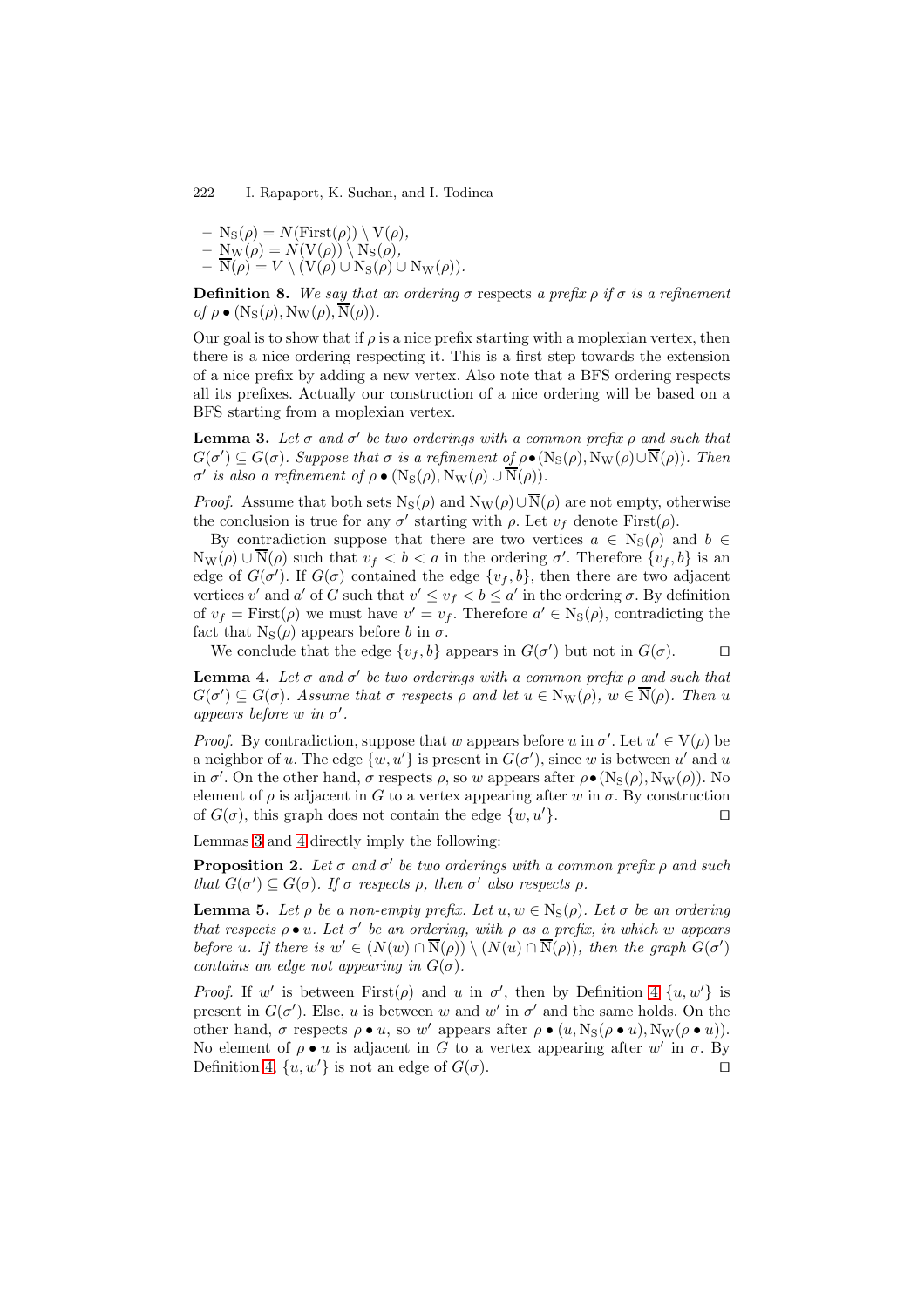<span id="page-6-0"></span>**Lemma 6.** Let  $\sigma = (v_1, \ldots, v_n)$  be an ordering of V. Let  $\sigma'$  be obtained from  $\sigma$ *by permuting vertices strictly between*  $v_i, v_k$  *in*  $\sigma$ . Then every edge *in the sym* $metric$  difference  $E(G(\sigma'))\overline{\cup}E(G(\sigma))$  *is incident to a vertex*  $v_j$  *between*  $v_i$  *and*  $v_k$  *in*  $\sigma$ .

*Proof.* The proof is a straightforward consequence of the construction of  $G(\sigma)$ and  $G(\sigma')$ ).

### **3.3 Nice Orderings: A Sufficient Condition**

<span id="page-6-2"></span>Our main combinatorial result is that nice orderings can be obtained from a BFS ordering starting with a moplexian vertex, with an additional tie-break rule.

**Theorem 4.** Let  $G = (V, E)$  be a graph. Let  $\sigma = (v_1, \ldots, v_n)$  be an ordering of V such that  $v_1$  is a moplexian vertex and for each  $1 < i < n$ :

<span id="page-6-1"></span>*1.*  $\sigma$  *respects*  $\rho$ *, where*  $\rho = (v_1, \ldots, v_{i-1})$ *,* 

2.  $v_i$  *is such that*  $N(v_i) \cap \overline{N}(\rho)$  *is inclusion-minimal over all vertices in*  $N_S(\rho)$ *.* 

*Then* σ *is a nice ordering.*

*Proof.* Supppose that  $\sigma$  is not a nice ordering and let  $\sigma'$  be an ordering such that  $G(\sigma')$  is a strict subgraph of  $G(\sigma)$ . Take  $\sigma'$  in order to maximize the common prefix of  $\sigma$  and  $\sigma'$ . Let  $\rho = (v_1, \ldots, v_p)$  be this maximum common prefix. By construction of  $\sigma$ , all the edges of  $G(\sigma)$  incident to  $v_1$  are also edges of G. By Proposition [1,](#page-3-2)  $\sigma'$  starts with v. Consequently  $\rho$  has at least one vertex.

Let  $u = v_{p+1}$  be the vertex of index  $p+1$  in  $\sigma$  and w be the vertex of index  $p+1$  in  $\sigma'$ .

By Proposition [2,](#page-5-2)  $\sigma'$  respects  $\rho$ .

Let  $\sigma''$  be the ordering obtained from  $\sigma'$  by exchanging u and w. We claim that  $G(\sigma'') = G(\sigma')$ . By Lemma [6,](#page-6-0) any edge that might differ from  $G(\sigma'')$  to  $G(\sigma')$  is adjacent to a vertex between u and w, let I denote this interval. Since  $\sigma$ and  $\sigma'$  respect  $\rho$ , we have that  $u, w \in N_S(\rho)$ , hence  $I \subseteq N_S(\rho)$ . As a consequence of Lemma [5](#page-5-3) and by the condition [2](#page-6-1) of the theorem,  $N(x) \cap \overline{N}(\rho) = N(u) \cap \overline{N}(\rho)$ for every  $x \in I$ . Let z be the last vertex of  $\sigma'$  contained in  $N(u) \cap N(\rho)$ , if such a vertex exists. In particular z is also the last vertex of  $\sigma''$  in  $N(u) \cap N(\rho)$ .

Consider any  $y \in V(I)$ . Both in  $G(\sigma')$  and  $G(\sigma'')$ , y is adjacent to all vertices of  $V(\rho)$  appearing after First $(\rho)$  and has no neighbor appearing strictly before First( $\rho$ ). Since  $y \in N_S(\rho)$ , the vertices of  $N(\rho)$  adjacent to y in  $G(\sigma')$  are precisely the ones appearing before  $z$  – or this neighborhood is empty if z does not exist. The same holds for  $G(\sigma'')$ . Eventually,  $N_S(\rho) \cup N_W(\rho)$  induces a clique both in  $G(\sigma')$  and  $G(\sigma'')$ . Indeed the last vertex b of  $N_S(\rho) \cup N_W(\rho)$  in  $\sigma'$  (resp.  $\sigma'$ ) is adjacent in G to some vertex a of  $\rho$ . Since  $\sigma'$  and  $\sigma''$  respect  $\rho$ , all the vertices of  $N_S(\rho) \cup N_W(\rho)$  are in between a and b, so they form a clique. That proves that  $G(\sigma') = G(\sigma'').$ 

We have proved that  $\sigma''$  and  $\sigma$  have  $\rho \bullet u$  as common prefix, and  $G(\sigma'') \subseteq G(\sigma)$ . This contradicts the choice of  $\sigma'$ . В последните последните последните последните последните последните последните последните последните последн<br>В последните последните последните последните последните последните последните последните последните последнит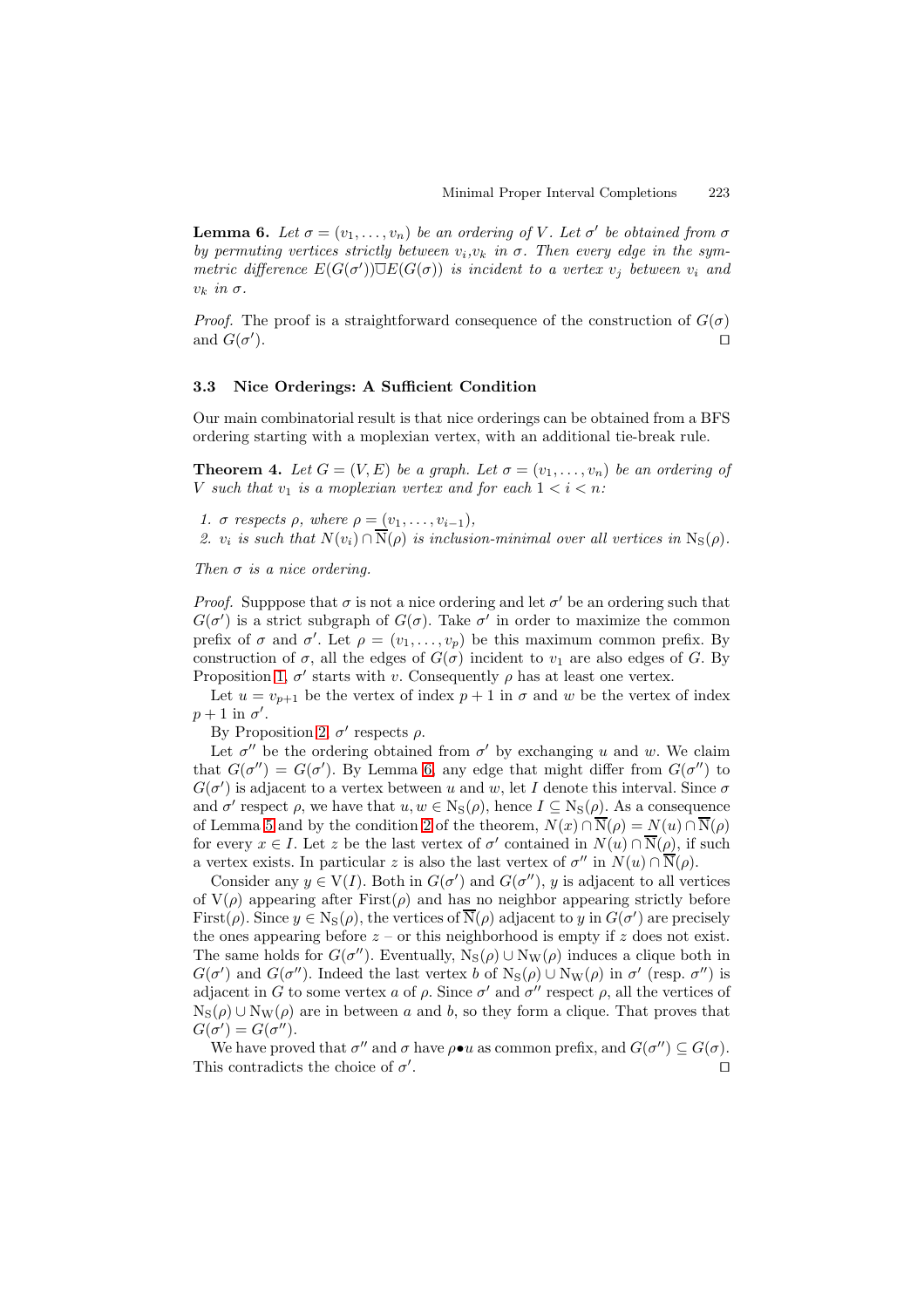#### **Function IntervalModel**

**Input:**  $\sigma = (v_1, \ldots, v_n)$  - a BFS ordering of a simple connected graph G; **Output:** an interval model of the graph  $G(\sigma)$ ; **Data structures:**  $r$  is the biggest index of a neighbor of a vertex considered so far. c is a counter for numbering the maximal cliques of  $G(\sigma)$ .  $[v_l, : v_{r_c}], 1 \leq c \leq j$  are maximal cliques of  $G(\sigma)$ . (see Remark [1\)](#page-3-3)  $v_{l_c}, v_{r_c}, 1 \leq c \leq j$  are marks on the leftmost and rightmost vertices of the maximal clique c. Q is a queue containing the numbers of maximal cliques that the current vertex belongs to. **begin**  $r:=1$  $c := 1$ **for**  $i := 1$  **to**  $n$  **do if**  $\max\{q \mid v_q \in N_G(v_i)\} > r$  **then**  $r := \max\{q \mid v_q \in N_G(v_i)\}\$ mark  $v_i$  as  $v_{l_c}$ mark  $v_r$  as  $v_{r_c}$ increment c **for**  $i := 1$  **to**  $n$  **do if**  $v_i$  is marked as  $v_{l_c}$  **then** add c at the end of the queue Q assign to  $v_i$  the interval  $[First(Q): Last(Q)]$ **if**  $v_i$  is marked as  $v_{r_c}$  **then** remove c from the beginning of the queue Q  $\,i\mathfrak{m}:=$  the interval model **FixIntervalModel(**σ, im**) end**

<span id="page-7-0"></span>

# **4 The Algorithm**

The algorithm is based on a BFS, see Figure [2.](#page-8-0) It creates an ordering  $\sigma$  of the vertices like in Theorem [4](#page-6-2) and then returns a proper minimal model of the minimal proper interval completion  $G(\sigma)$ .

**Theorem 5.** *There is a linear time algorithm that, given an arbitrary graph* G*, computes a proper interval model of a minimal proper interval completion of* G*.*

*Proof.* The ordering produced by the algorithm respects the conditions of Theorem [4.](#page-6-2) Indeed, it is sufficient to notice that the function **ChooseNextVertex** chooses a vertex in  $N_S(\rho)$  for the current prefix  $\rho$ , and moreover this vertex v is of minimum  $d_{\overline{N}}(v)$ . Since  $d_{\overline{N}}(v)$  is the cardinality of  $N(v) \cap \overline{N}(\rho)$ , the latter is inclusion-minimal among all the elements of  $N_S(\rho)$ .

Let us discuss a linear time implementation of the algorithm. The choice of the first vertex can be done in linear time by Proposition [1.](#page-3-2) The main difficulty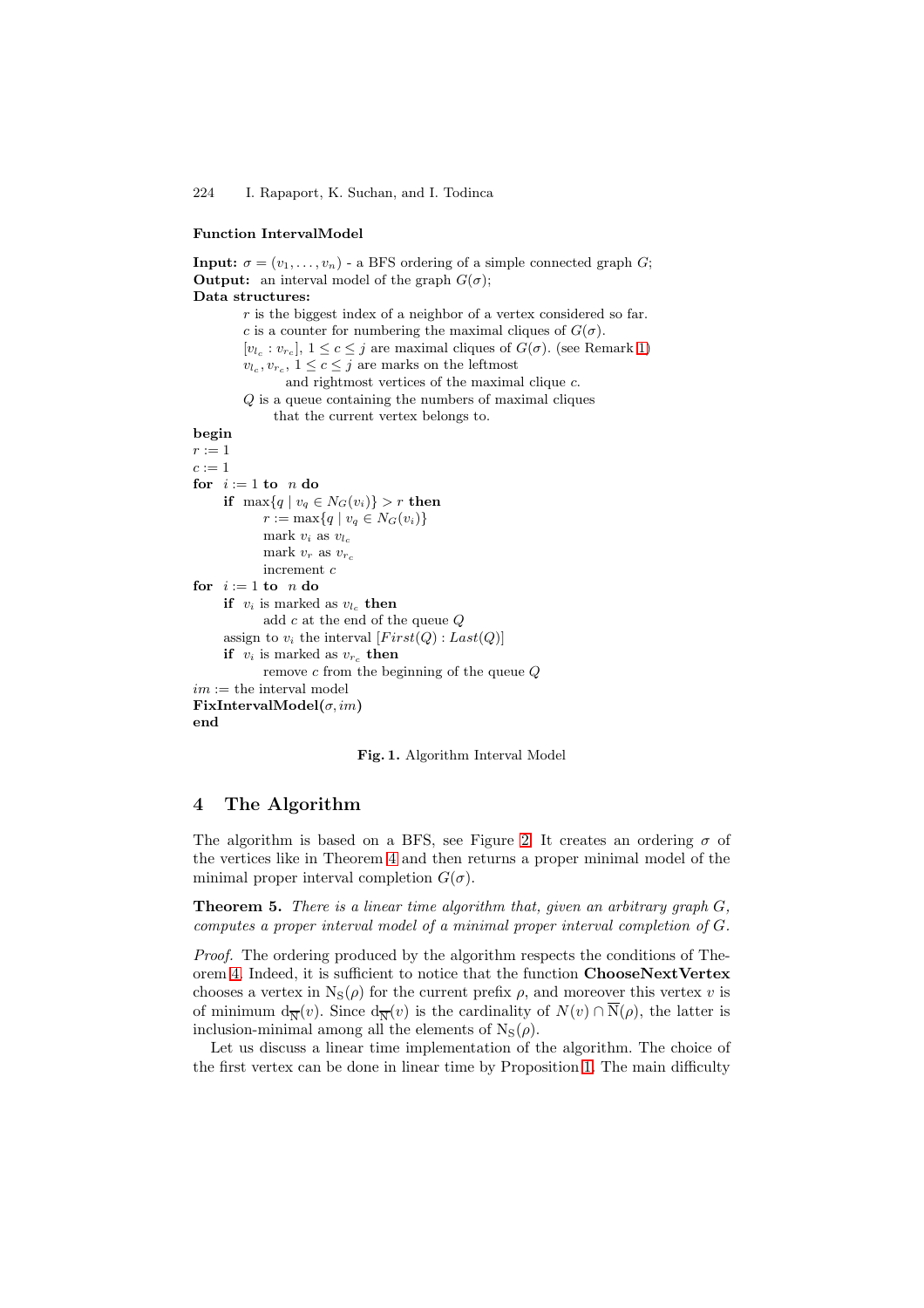

**Algorithm MinimalProperIntervalCompletion**

**Input:** a simple graph  $G = (V, E);$ 

**Output:** the proper interval model of a minimal proper interval completion of G; **Data structures:**

mark: each vertex is marked white (unprocessed), grey (being processed) or black (processed).

Q is the queue of processed vertices.

 $\rho$  is the current prefix (an ordering on the black vertices).

 $d_{\overline{N}}(v)$  is the number of white neighbours of the vertex v.

**Function ChooseNextVertex :** chooses a vertex  $v$  in the queue  $Q$ such that  $v \in \text{Ns}(\rho)$  and  $d_{\overline{N}}(v)$  is minimum for this property.

Function IntervalModel : computes the interval model. **begin**

compute a moplexian vertex  $v_1$  and put  $\rho := (v_1)$ 

mark all vertices as white, mark  $v_1$  as black

init  $Q$  with the neighbours of  $v_1$  in  $G$  and mark these vertices as grey compute  $d_{\overline{N}}(x)$  for all vertices x

**for**  $i := 2$  to n do

 $v_i := \textbf{ChooseNextVertex}()$ mark  $v_i$  as black,  $\rho := \rho \bullet v_i$ compute the set  $N_i$  of white neighbours of  $v_i$ mark the elements of  $N_i$  as grey and add them to  $Q$ **for** each  $y \in N_i$  **for** each  $z \in N(y)$  **do**  $d_{\overline{N}}(z) := d_{\overline{N}}(z) - 1$ **IntervalModel**(ρ)

<span id="page-8-0"></span>**end**

**Fig. 2.** Algorithm Minimal Proper Interval Completion and data structure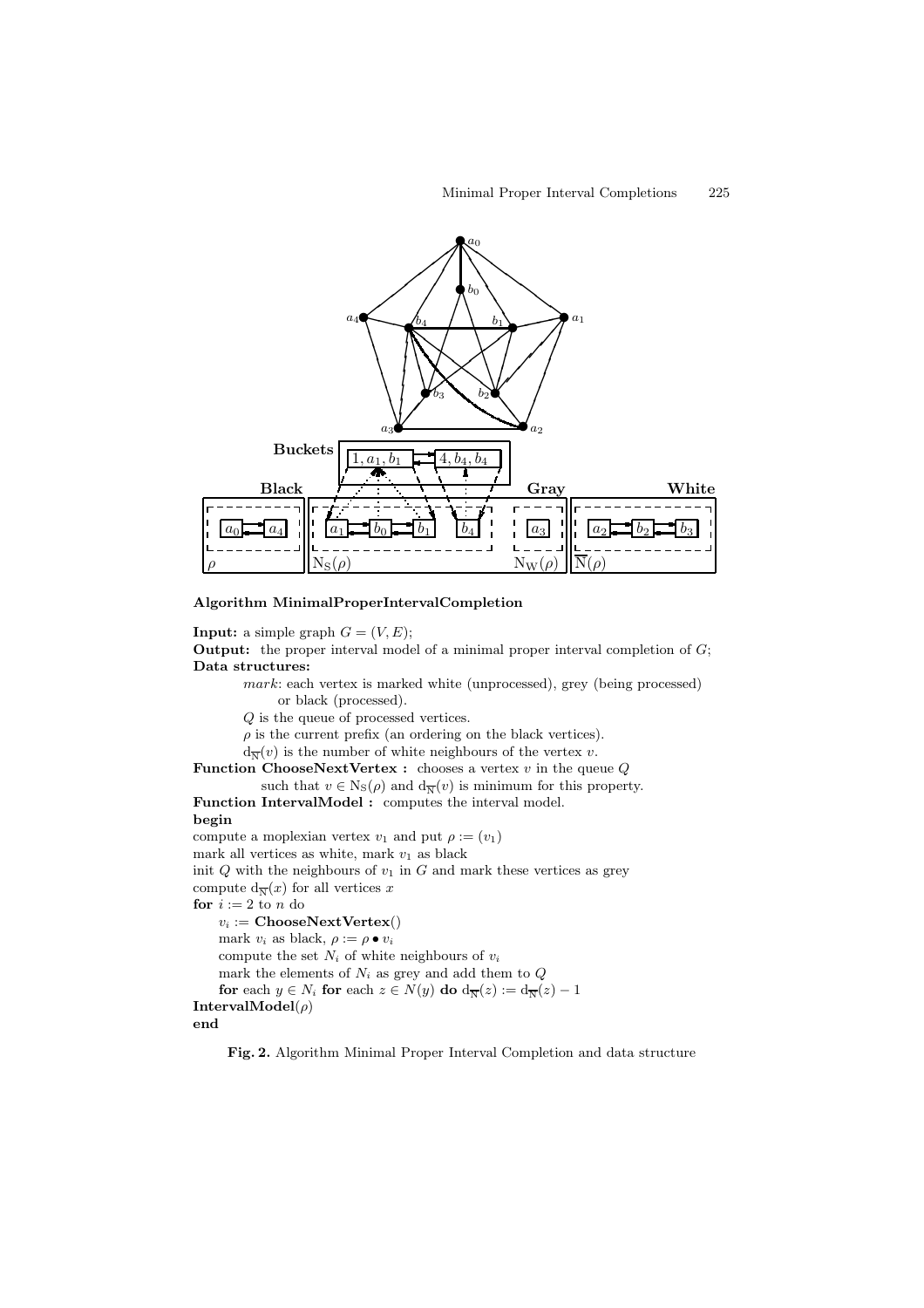is that the function **ChooseNextVertex** must work in constant time. For this purpose, the queue Q will actually be a queue of sets  $(N_{j_1}, N_{j_2}, \ldots, N_{j_k})$ , where  $N_{j_p}$  is the set of neighbours of  $v_{j_p}$  added to the queue when processing  $v_{j_p}$  (empty sets are not enqued). Hence  $N_S(\rho)$  is the first set in the queue, and vertices are dequed from it.

In order to choose the vertex  $v \in N_S(\rho) = N_{j_1}$  of minimum  $d_{\overline{N}}(v)$  in constant time, we need to sort  $N_S(\rho)$  by increasing  $d_{\overline{N}}($ ). Notice that the value of some  $d_{\overline{N}}(z)$  might change during the algorithm, and we whish to update the value in constant time. We use a bucket sort with a special data structure (see [\[5](#page-10-8)[,6\]](#page-10-9) for a detailed description of the data structure, the authors use it for partition refinement algorithms). The buckets are kept as a doubly chained list (instead of the usual array). Each bucket has its value (the  $d_{\overline{N}}(u)$  for the elements of the bucket), and points towards the previous and next non-empty buckets, according to their values. The vertices of a bucket are kept in a doubly chained list, and each vertex points towards the bucket to which it belongs. An example is given in Figure [2,](#page-8-0) where the bucket of value 1 contains  $a_1, b_0, b_1$  and the bucket 4 contains  $b_4$ .

When a set  $N_i$  becomes the first set of  $Q$ , we apply a classical bucket sort on the vertices of  $N_i$ . This sort costs  $\mathcal{O}(|N_i| + \max\{d_{\overline{N}}(u) \mid u \in N_i\})$ . Then we construct our data structure for the buckets, within the same running time. During the whole algorithm, this initialization of the buckets costs  $\mathcal{O}(n + m)$ , due to the fact that the sets  $N_i$  are pairwise disjoint.

During the algorithm, we decrement the value  $d_{\overline{N}}(z)$  for some vertices z (see the two last **for** loops). If z is in the set  $N_S(\rho)$ , we must uptade the buckets in constant time. Let B be the bucket containing z and  $B'$  be the previous bucket in the list of buckets. If the bucket  $B'$  corresponds to the value  $d_{\overline{N}}(z) - 1$  (before decrementing it), we simply move z from  $B$  to  $B'$ , and possibly remove  $B$  if it becomes empty. Otherwise,  $B'$  corresponds to a value strictly smaller than  $d_{\overline{N}}(z) - 1$ , we create a new bucket  $B''$ , of value  $d_{\overline{N}}(z) - 1$ , and add it to the list of buc'kets between  $B'$  and  $B$ . Thanks to our data structure, this operation can be done in linear time. Note that the total number of iterations of the two last **for** loops is at most  $n + m$ . Indeed, each vertex y becomes grey exactly once, thus each edge  $\{y, z\}$  is visited at most twice.

The function **IntervalModel** (see Figure [1\)](#page-7-0) constructs a clique path of  $G(\sigma)$ like in Remark [1](#page-3-3) and computes an interval model based on this clique path in linear time. Unfortunately the interval model obtained from the clique path is not directly a proper interval model, thus we have to mend it into a proper one. This can be done by standard techniques, see also the full version of the paper  $[15]$ .

# **5 Conclusions and Perspectives**

We presented a polynomial time algorithm computing a minimal proper interval completion of an arbitrary graph.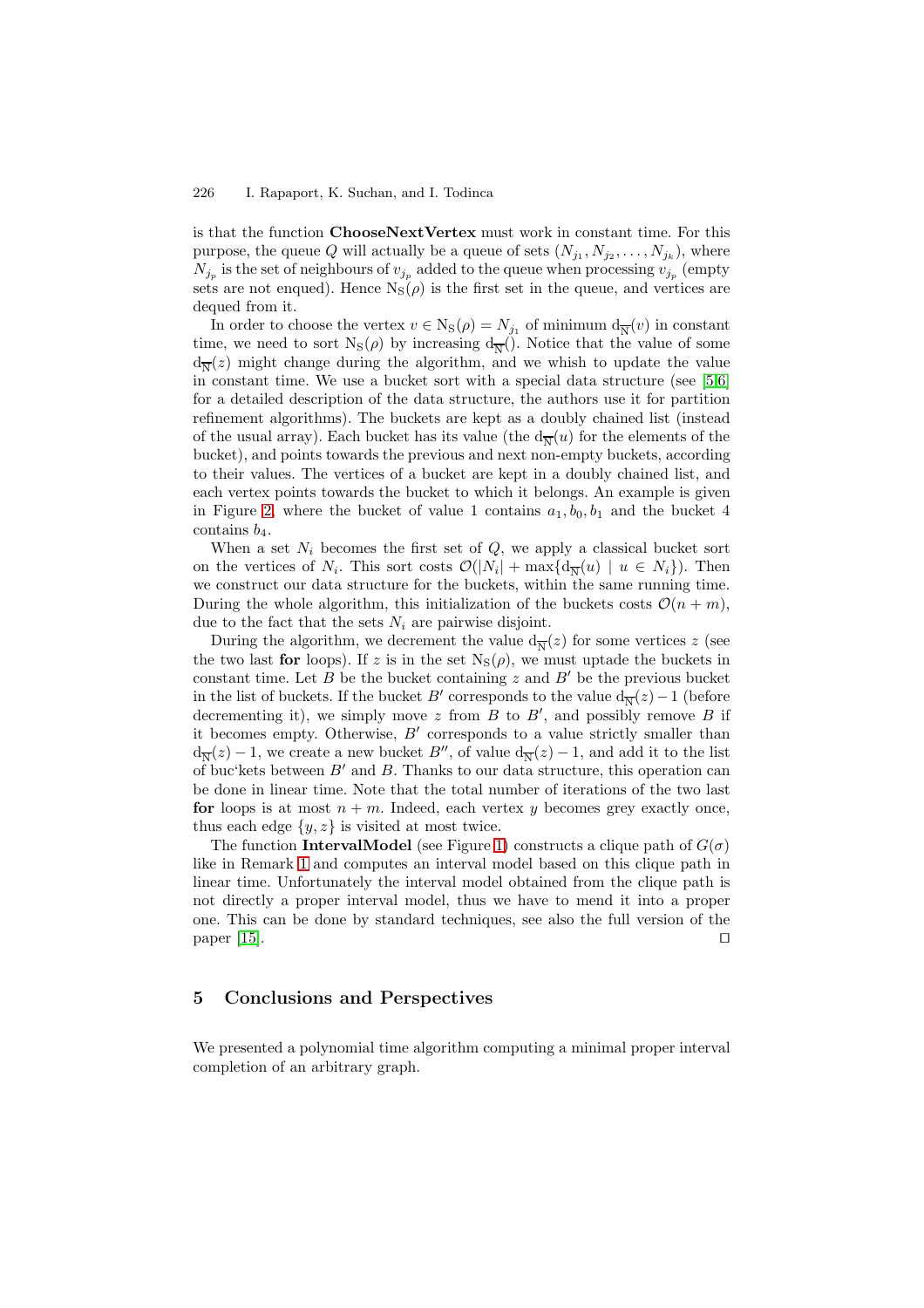There are two very natural questions related to minimal proper interval completions that we leave open. The first would be to characterize all minimal proper interval completions, for example by describing all the orderings  $\sigma$  such that  $G(\sigma)$ is a minimal proper interval completion of  $G$ . We point out that our algorithm cannot obtain any such ordering of the input graph. Indeed, if we consider the graph  $K_{1,4}$ , our algorithm chooses a simplicial vertex and completes the rest into a clique. A different minimal proper interval completion of the  $K_{1,4}$  can be obtained by adding a matching to the independent set. For this particular example, we are able to construct all nice orderings, by a slightly different (and slower) technique. Roughly speaking, we can use a minimal separator  $S$  to split the graph into two parts (by partitioning the components of  $G - S$  in two). We compute an ordering starting with the vertices of the minimal separator for one of the parts, then reverse it and use it as prefix to order the second part. It is tempting to ask whether this technique provides all possible nice completions.

The second question consists in exctracting a minimal proper interval completion from some non-minimal proper interval completion  $H$  of  $G$ . The naive technique would consist in checking, for each edge  $e \in E(H) \setminus E(G)$ , if  $H - e$  is a proper interval graph. Although this ideea works for minimal triangulations and minimal split completions, in our case we have examples showing that it does not always yield a minimal proper interval completion.

#### <span id="page-10-7"></span><span id="page-10-1"></span>**References**

- 1. A. Berry, J. P. Bordat, *Separability Generalizes Dirac's Theorem.* Discrete Applied Mathematics, 84(1-3): 43-53, 1998.
- 2. H. L. Bodlaender, *A Linear-Time Algorithm for Finding Tree-Decompositions of Small Treewidth.* SIAM Journal on Computing, 25(6):1305-1317, 1996.
- <span id="page-10-0"></span>3. L. Cai, *Fixed-Parameter Tractability of Graph Modification Problems for Hereditary Properties.* Information Processing Letters, 58(4):171-176, 1996.
- <span id="page-10-6"></span>4. M. C. Golumbic, *Algorithmic Graph Theory and Perfect Graphs*. Academic Press, 1980.
- <span id="page-10-8"></span>5. M. Habib, C. Paul, L. Viennot, *Partition Refinement Techniques: An Interesting Algorithmic Tool Kit.* International Journal of Foundations of Computer Science, 10(2): 147-170, 1999.
- <span id="page-10-9"></span>6. M. Habib, R. M. McConnell, C. Paul, L. Viennot, *Lex-BFS and partition refinement, with applications to transitive orientation, interval graph recognition and consecutive ones testing.* Theoretical Computer Science, 234(1-2): 59-84, 2000.
- <span id="page-10-5"></span>7. P. Heggernes, F. Mancini, *Minimal Split Completions of Graphs.* Proceedings of LATIN 2006, Lecture Notes in Computer Science, 3887:592-604, 2006.
- <span id="page-10-4"></span>8. P. Heggernes, K. Suchan, I. Todinca,Y. Villanger, *Minimal Interval Completions.* Proceedings of the 13th Annual European Symposium on Algorithms - ESA 2005, Lecture Notes in Computer Science, 3669:403-414, 2005.
- <span id="page-10-3"></span>9. P. HEGGERNES, J. A. TELLE, Y. VILLANGER, *Computing minimal triangulations in time*  $O(n^{\alpha}logn) = o(n^{2.376})$ *.* Proceedings of the 16th Annual ACM-SIAM Symposium on Discrete Algorithms. SODA 2005, SIAM 907, 916, 2005 Symposium on Discrete Algorithms - SODA 2005, SIAM, 907-916, 2005.
- <span id="page-10-2"></span>10. H. Kaplan, R. Shamir, *Pathwidth, Bandwidth, and Completion Problems to Proper Interval Graphs with Small Cliques.* SIAM Journal on Computing, 25(3): 540-561, 1996.